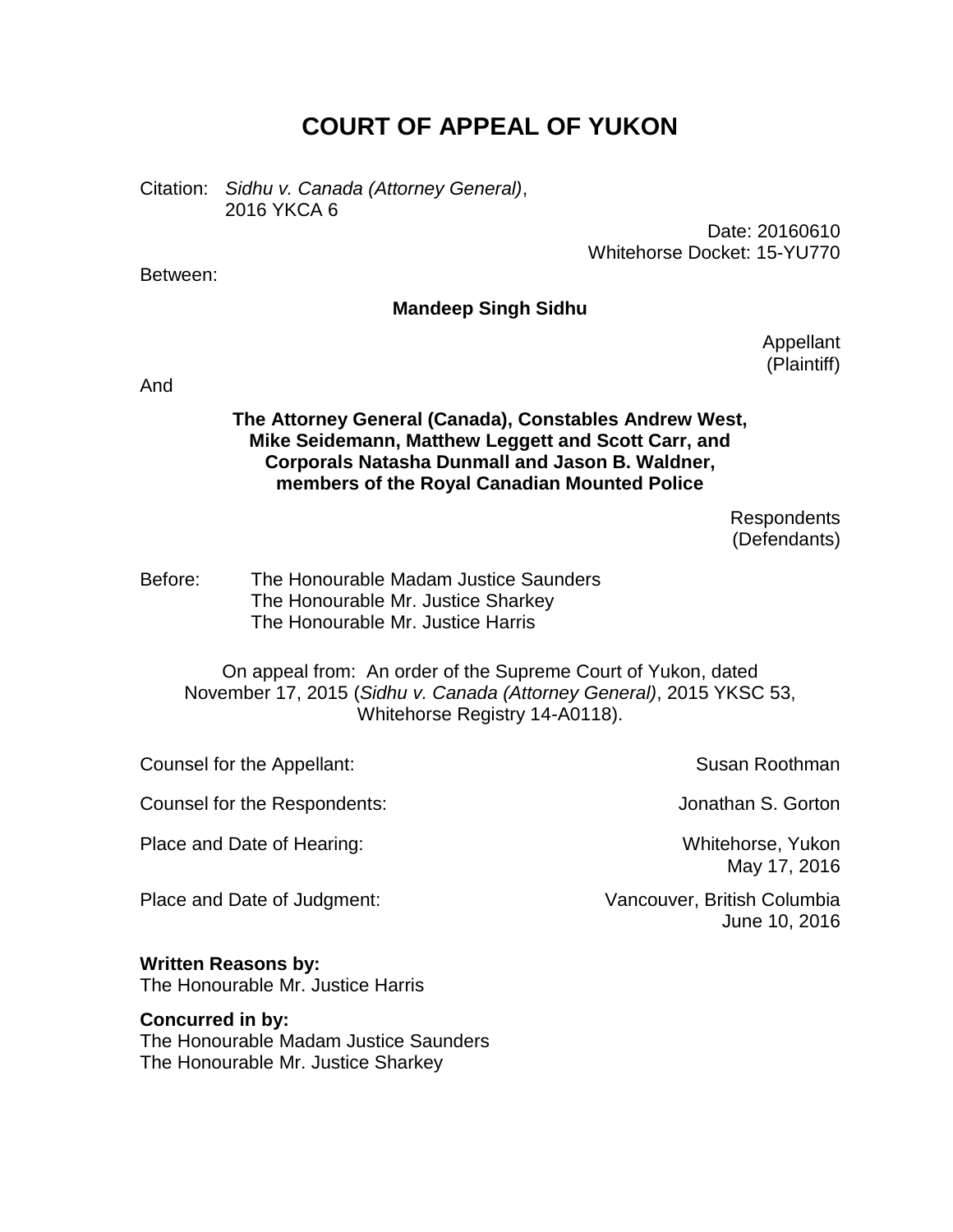## *Summary:*

*The appellant appeals from an order striking a number of paragraphs from his amended statement of claim. These paragraphs relate to various encounters between the appellant and the RCMP, which the appellant says support his claim under s. 15 of the Charter that he was a victim of racial profiling. HELD: appeal dismissed. The chambers judge did not make any reversible errors. As currently drafted, the paragraphs at issue do not allege facts from which one could infer that the appellant's equality rights have been violated.*

# **Reasons for Judgment of the Honourable Mr. Justice Harris:**

[1] This is an appeal from an order striking a number of paragraphs from an amended statement of claim. The defendants brought the application to strike under Rule 20(26) of the *Yukon Rules of Court* on the grounds that these paragraphs disclosed no reasonable claim (26)(a), were unnecessary, scandalous, frivolous or vexatious (26)(b), or that they may prejudice, embarrass or delay the fair trial or hearing of the proceeding (26)(c).

[2] In his statement of claim, the plaintiff, Mr. Sidhu, seeks relief arising from various interactions with members of the Royal Canadian Mounted Police ("RCMP"). Of particular importance for this appeal, he alleges that he has been subject to discriminatory racial profiling by the RCMP and that this violated his equality rights under s. 15 of the *Canadian Charter of Rights and Freedoms*, Part I of the *Constitution Act, 1982*, being Schedule B to the *Canada Act 1982* (UK), 1982, c. 11 [*Charter*].

[3] The paragraphs the chambers judge ordered struck, which he described as the "historical pleadings" and which were found under the heading "Background" in the amended statement of claim, are the following:

- 8. During the summer of 2006 he became friends with Angela Spicer, a RCMP officer stationed at Watson Lake RCMP Detachment. The relationship ended when he was confronted by three male officers at his workplace who demanded of him not to contact Angela Spicer but through them.
- 9. During the summer of 2006 Sidhu was detained several times by various officers for alleged motor vehicle infractions. This continued throughout the summer of 2007 and 2008.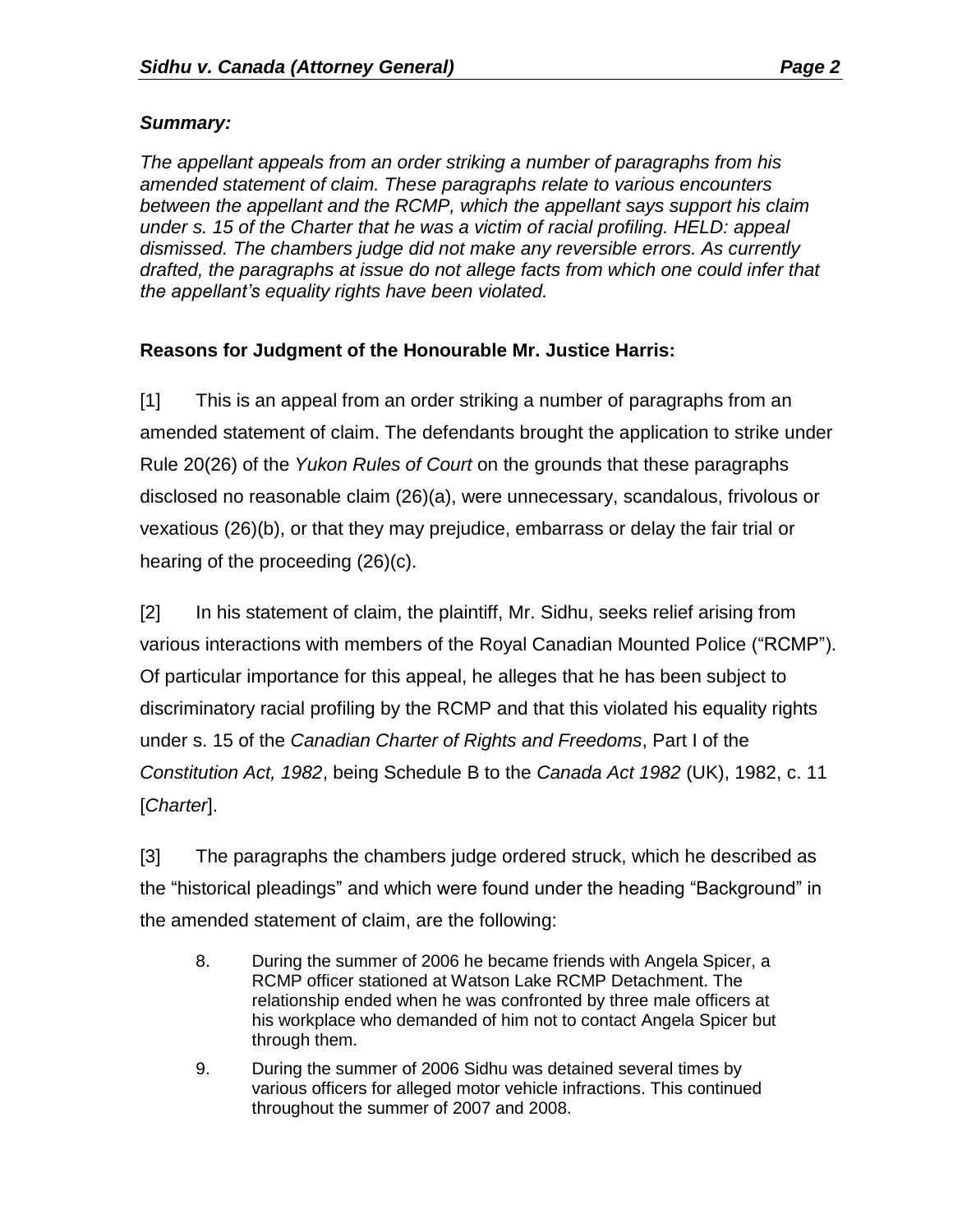- 10. During August 2010 Sidhu was arrested for alleged impaired operation of a motor vehicle, obstructing a peace officer, mischief and sexual assault. The charges were stayed.
- 11. On or about August 23, 2011 Sidhu was pulled over for allegedly using a cellphone while operating a motor vehicle. He was arrested, detained in police cells and later detained under the *Mental Health Act*, charged with assaulting a peace officer, uttering a threat, obstructing a peace officer, mischief and using an iPhone while operating a motor vehicle. The charges were stayed, but for using of an iPhone while operating a motor vehicle for which he was convicted ex parte. The conviction was quashed on appeal on January 8, 2013, after the crown [sic] conceded the appeal on the basis that an iPhone was not used by Sidhu.
- 12. Sidhu did not return to Watson Lake after his arrest during August 2011 and his subsequent detention pursuant to the *Mental Health Act* partly due to the conditions of his release from custody. His family further feared for his safety being on his own in a remote area and being the target of unwarranted police attention. The family business was closed down in Watson Lake and Sidhu lost his job.
- 13. From August to December 2011 Sidhu was pulled over by RCMP officers in Whitehorse for a further three times to check for proper documents. No tickets were issued pursuant to the *Motor Vehicle Act* on any of the three occasions.
- 14. Sidhu was arrested by Corporal T.L. Monkman while walking through the RCMP parking lot on October 26, 2011, charged with mischief, which charge was stayed.
- 15. Sidhu started to work at the family owned Laundromat in Whitehorse during 2012.
- 16. He was pulled over for an alleged seatbelt infraction on May 16, 2012 by Constable Andrew West and ticketed pursuant to the *Motor Vehicle Act*, which ticket was disputed by Sidhu and stayed.
- 17. Sidhu was pulled over a further twelve times by various RCMP officers on traffic duty pursuant to the *Motor Vehicle Act* since his forced return to Whitehorse during 2011, all of which did not result in any charges.
- 18. Sidhu laid various complaints with the Commission for Public Complaints against the RCMP about the above mentioned Watson Lake and Whitehorse incidents, which complaints were all informally resolved after investigation by Sergeant Grant D. Lohrenz.
- 19. Sidhu continues to be a target of unwarranted police attention in Whitehorse by being pulled over pursuant to the *Motor Vehicle Act,* being under sporadic police surveillance at his place of work and being visited by police at his place of work.

…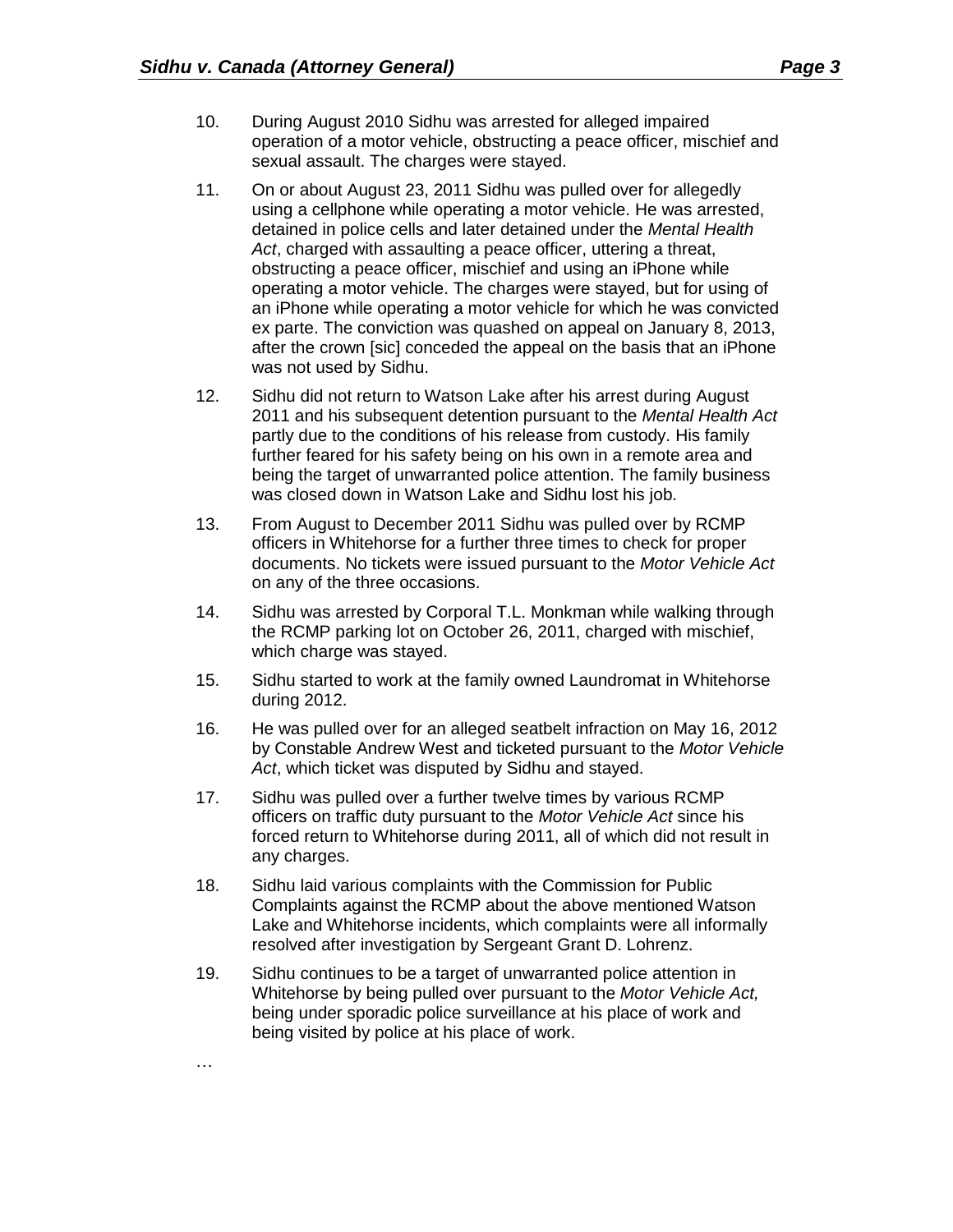- 22. The detention was without reasonable or probable grounds; unlawful; singled Sidhu out as a person of East Indian descent and defamed his recent campaign to run as mayor of Whitehorse.
- 48. The Defendants acted with malice and improper motives based amongst others on the history created by the Watson Lake and Whitehorse Detachments of the RCMP about Sidhu.
- …

…

…

- 58. Sidhu states that past and continuing police conduct against him as set out in paragraphs 4 to 19, 22, 26 and 48 above is based on racial profiling and discriminates against him as a person of East Indian decent [sic].
- 61. Sidhu claims that his rights pursuant to section 15 of the *Charter* were breached by the Defendants and continue to be in jeopardy of being breached by the Defendants.

[In paras. 22, 48, and 61, only the underlined portions were struck.]

[4] The order did not strike paragraphs of the amended statement of claim alleging various causes of action arising from Mr. Sidhu's alleged improper detention at a RIDE Program traffic stop in Whitehorse on December 2, 2012 and his arrest on December 5, 2012. Alleged in relation to those incidents are torts of unlawful detention, unlawful arrest, malicious prosecution, assault and battery, and breaches of his rights under the *Charter*, in particular, ss. 7, 9, 10 and 15. The chambers judge viewed the claims arising from the December 2 and 5, 2012 incidents as the principal claims in the action.

[5] The judge summarized the defendants' submissions and his conclusion:

[15] In summary, the defendant's counsel submitted that the historical pleadings should be struck for a combination of reasons. First, the pleadings are unnecessary and vexatious because they cannot go to establishing the plaintiff's racial discrimination claim, nor do they advance any other claim known in law. Second, the pleadings are embarrassing and scandalous because they are irrelevant and they will involve the parties in useless expense and will prejudice the trial of the action by involving them in a dispute apart from the central issues arising from the events of December 2 and 5, 2012. Third, they disclose no reasonable claim/cause of action in and of themselves. Thus, it is plain and obvious that the pleadings do not constitute allegations of fact relevant to, or necessary for, the purpose of furthering the claim of racial discrimination associated with the events of December 2012.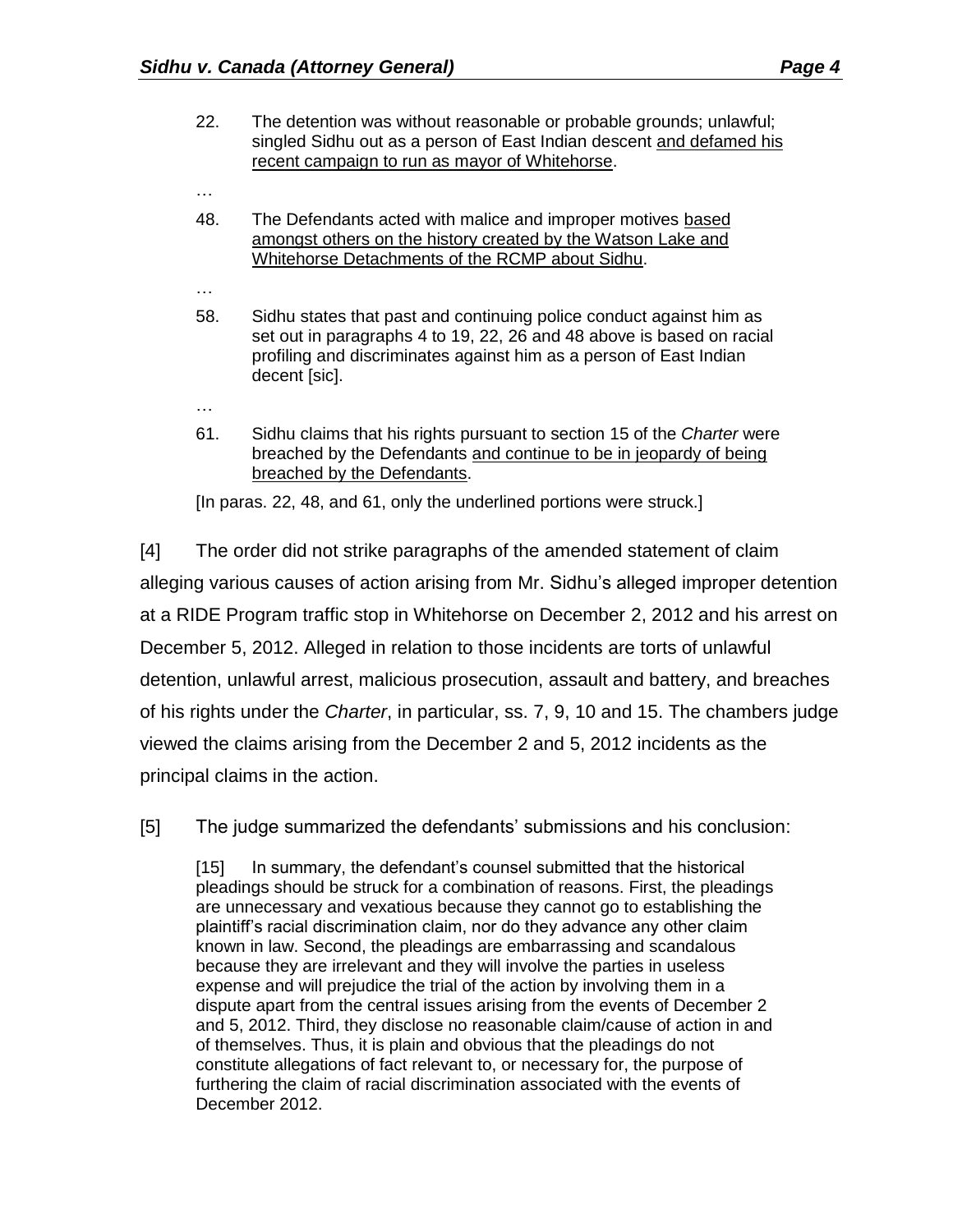…

[17] I am largely in agreement with all of these submissions, except to say that repeated groundless detentions by police officers could give rise to a potential tort of misfeasance in public office or abuse of process. However, neither of those torts are pled here. In any event, I do agree that the plaintiff's counsel has failed to plead any material facts from which an inference can logically be drawn that the police acted in a racially discriminatory manner towards the plaintiff on December 2 or 5, 2012.

[6] These passages might be read to suggest that the plaintiff's claim is restricted to relief arising only from the December 2 or 5, 2012 incidents. If that were so, the judge's conclusions would be unassailable. The historical pleadings are found under the heading "Background" immediately before the heading "Facts", which set out the alleged facts relating to the December 2 and 5, 2012 incidents. I think these headings are unfortunate because they may induce a reader to think that the facts laid out as background are not alleged material facts giving rise to the relief claimed. Indeed, in his factum Mr. Sidhu described the historical pleadings as history that "put into context the incidents of December 2, 2012" when the appellant was detained at a RIDE Program stop. It appears that the defendants have interpreted the pleadings in this way, at least at times. Indeed, para. 17 suggests that the judge may have viewed the historical pleadings as potentially relevant only to the racial discrimination claim arising from the events of December 2, 2012 and that Mr. Sidhu only sought relief in relation to the December 2 and 5, 2012 incidents. Mr. Sidhu's description of the historical pleadings as context, thereby suggesting that they are not material facts stating a claim for relief, has not led to clarity about the true nature of his claim.

[7] That being said, I do not read the amended statement of claim as obviously limited to the December incidents. On a generous reading, Mr. Sidhu alleges that for a number of years he has been subject to discriminatory conduct rooted in racial profiling in breach of his equality rights. On that reading, the various historical incidents might give rise to multiple breaches of his equality rights, with each grounding an individual cause of action. But the pleading is not clear. It may be that the real claim is that Mr. Sidhu has been the victim of a systemic practice of discriminatory conduct specifically targeting him because of his race (or alternatively, generally targeting persons of his race) and the December incidents are merely the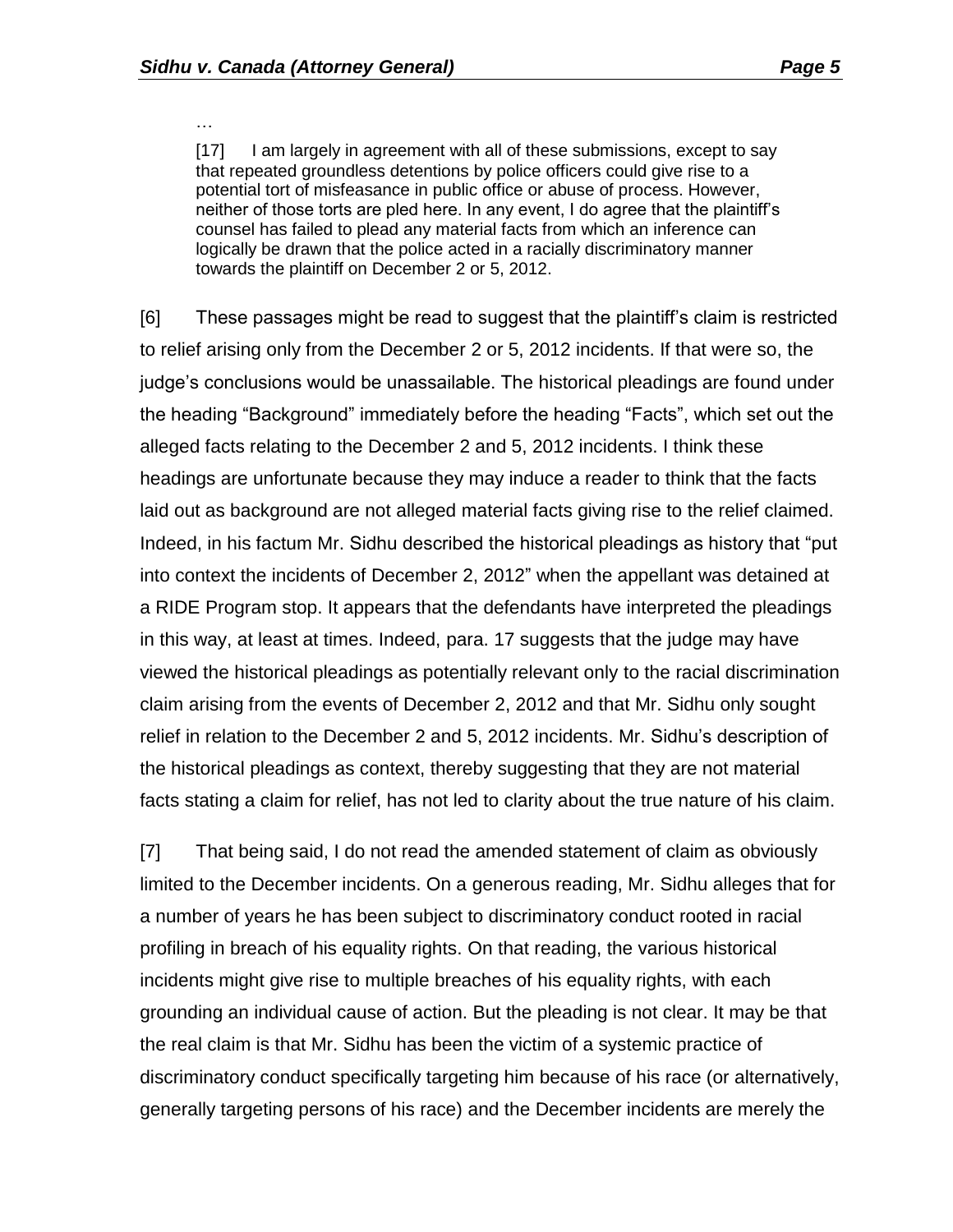latest manifestation of that practice. If this were so, the nature of the action would be much closer to the description found in para. 17 of the reasons. Whatever the true case is, it is not clearly pleaded. Hence, the real question on appeal is whether Mr. Sidhu has adequately pleaded a claim.

[8] On balance I do not think the judge restricted his analysis to a claim arising only from the December 2012 events, although he regarded the action as principally focused on them. I will proceed then to consider this appeal on the basis that the historical pleadings are intended to support relief in relation to the events they describe and that the judge appreciated that.

[9] It appears that the judge's conclusion is based on each of the component elements of Rule 20(26). What is important to emphasize is that the ruling is not premised on a conclusion that Mr. Sidhu could not properly plead a cause of action based on s. 15 arising from the history of his interactions with the police. The judge's order is based on his conclusion that Mr. Sidhu had not done so properly.

[10] As I read the reasons of the judge, the principal defect in the historical pleadings is Mr. Sidhu's failure to plead material facts capable of making out a claim that his equality rights were breached as a result of racial profiling during the course of his multiple interactions with the police. In the judge's opinion, a bare allegation of racial profiling is insufficient to make out a s. 15 claim without any pleading of material facts supporting the allegation that the RCMP's conduct towards Mr. Sidhu arose from racial profiling. The judge relied on *Hamalengwa v. Bentley*, 2011 ONSC 4145, in which Lederman J. said:

10. The statement of claim does not plead material facts that would establish any *Charter* breach for racial profiling. Instead, the statement of claim is largely a combination of evidence and argument that racial profiling is a systemic problem. An allegation of racial animus is analogous to an allegation of fraud, misconduct or dishonesty. Thus, a bald allegation of racial profiling without particularity must be struck (*Hamalengwa v. Duncan*, [2005] O.J. No. 851 (S.C.J.) at para. 24; aff'd [2005] O.J. No. 3993 (C.A.) at para. 17; leave to appeal denied, [2005] S.C.C.A. No. 508).

11. It is clear that no fact or particulars are pleaded regarding the allegations of racial profiling related to the various traffic violations. … Even at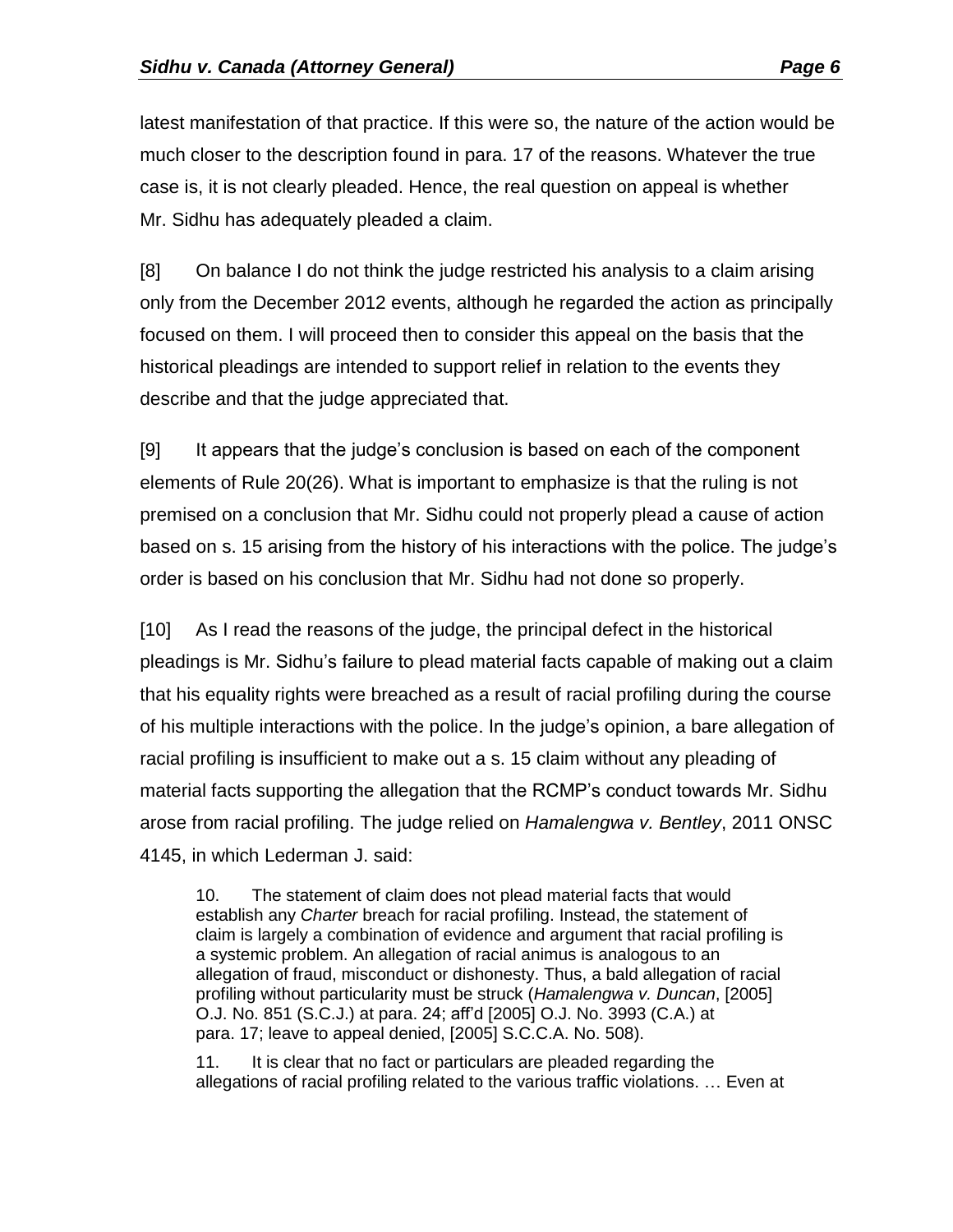its highest, the statement of claim does not provide sufficient particulars to ground the plaintiff's allegations of intentional and malicious conduct.

[11] On appeal, Mr. Sidhu argues that the chambers judge erred in his interpretation of s. 15 of the *Charter.* As a result, even though the judge correctly stated the tests to apply in determining whether to strike pleadings, he erred in his application of the tests to the pleadings in this case. Mr. Sidhu contends that his pleading is sufficient to state the cause of action. In particular, he observes that para. 58, set out above, and paras. 59 and 60 of his amended statement of claim connect the historical incidents to racial profiling. Paragraph 59 alleges that the defendants' racial profiling and discriminatory conduct violated his dignity and para. 60 alleges that the defendants' conduct breached his equality rights.

[12] At the outset, I do not think the chambers judge misapprehended the nature of a claim alleging a breach of equality rights arising from discriminatory conduct rooted in racial profiling. I do not think the judge misunderstood that discrimination based on race might occur systemically, result from practices or policies whether intended or not, and can arise in individual interactions with police officers.

[13] The real question is whether the judge erred in concluding that a bald allegation of racial profiling accompanied by a list of occasions on which Mr. Sidhu interacted with the RCMP in various ways is an inadequate pleading. If he did not err in this conclusion then, in my view, his reasoning that the historical pleadings should be struck as scandalous and prejudicial to a fair trial cannot be criticized.

[14] I do not think the judge fell into error.

[15] Pleadings serve a number of important purposes. They give notice of the claim being advanced. They define the issues joined between the parties to a dispute. They require a statement of the material facts underlying a cause of action so that a defendant knows what the case is that he or she must meet. They define what is relevant to the adjudication of the action. They facilitate an appropriate use of judicial resources to adjudicate the dispute between the parties: *Canadian Bar Assn. v. British Columbia*, 2008 BCCA 92 at paras. 59-60, leave to appeal ref'd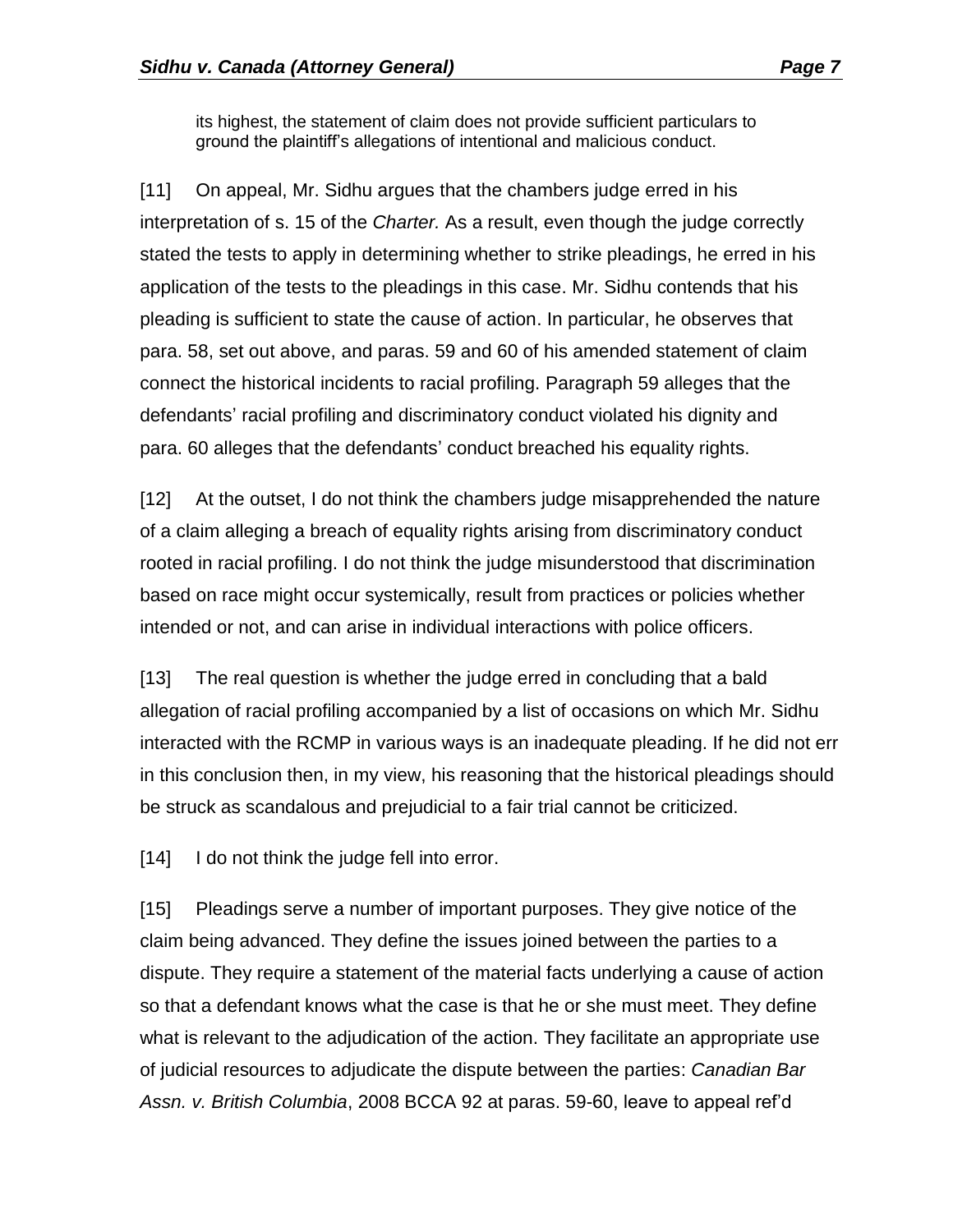[2008] S.C.C.A. No. 185. It is evident that the judge concluded that the amended statement of claim failed to further these objectives.

[16] In her submissions, counsel for Mr. Sidhu clarified that most of the historical incidents related to road side stops. However, not all of them did. The pleadings describe a variety of different events, some of which led to charges, others which did not. The pleadings do not, for the most part, identify the dates or places of the incidents or the officers involved. Further, the pleadings do not provide any particulars of the circumstances of the incidents, including any statements by or conduct of RCMP members that might ground an inference that Mr. Sidhu was stopped, in part, as a result of a practice of racial profiling or because he was a specific target of the RCMP or the individual officers in part because of his race. Nor, as the judge noted, is there an explicit pleading that the total number of interactions are a basis for establishing racial profiling. The allegations are, in my view, vague, unspecific and ambiguous. I cannot see that they define the issues in such a way that the defendants can know the case that they have to meet.

[17] The historical pleadings do not allege facts from which one could infer that Mr. Sidhu's s. 15 equality rights have been violated. Since discriminatory conduct rooted in racial profiling can arise in many different ways, it is incumbent on a plaintiff to plead the material facts establishing such conduct. I share the view, expressed by Lederman J. in *Hamalengwa* and endorsed by the judge, that a bare allegation of racial profiling is insufficient. No doubt there will be circumstances where knowledge of certain material facts will be within the knowledge of the defendants, but that issue is readily addressed where appropriate, for example, by deferring the provision of particulars until after discovery.

[18] In the result, I am not persuaded that the judge made any reversible error. In my view, he correctly identified the tests he had to apply under Rule 20(26) and did not commit any error in principle in the application of the tests. I do not think his analysis was influenced by a view on the merits of the claims advanced, any misapprehension about the existence or prevalence of racial discrimination or